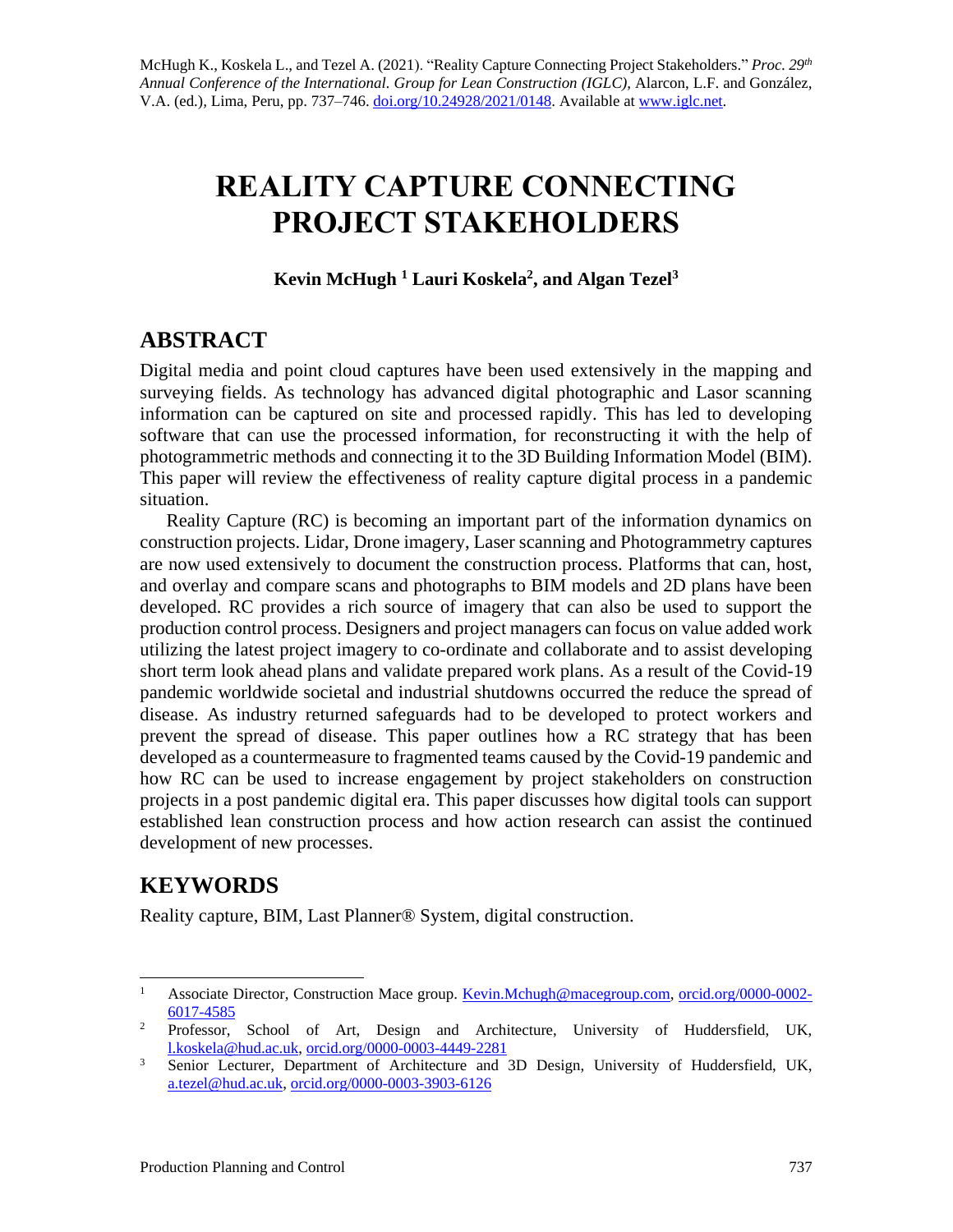### **INTRODUCTION**

Construction projects are complex, constantly evolving, task-based endeavours. As a result, the construction industry has been investing in technology to assist with project monitoring. Traditional project management methods have resulted in poor productivity with unpredictable results. The main reason for this is that modern projects consist of many fragmented teams and integrate supply chain dependencies(Bølviken and Koskela 2016,Dave et al. 2015a) Studies have highlighted the potential of using 3D mapping of construction sites and buildings from unmanned aerial systems (UASs) imagery to assist in management tasks (Golparvar-Fard et al. 2011). Providing a similar process to use imagery to map internal structures would boost productivity for internal works.

There is increased interest into digital visual management utilizing Building Information Modelling (BIM), Laser scanning and photogrammetric methods. These are not new technologies; however, the improvements of digital processing and storage provides greater connectivity and functionality for captured images. These methods include image-based sensing technologies (i.e., Reality Capture) and 3D remote sensing technologies (i.e., robotic total stations), Global Positioning Systems (GPS), Radio Frequency Identification (RFID), bar codes, Ultra-Wide Band (UWB) and laser and distance ranging—LADAR) (Golparvar-Fard et al. 2011).

Visual management (VM) is the practice of visualizing information or displaying requirements to set directions (Eaidgah et al. 2016). VM is used to support construction management such as production management, safety management, performance management, workplace management (housekeeping) (Tezel et al. 2016). Recent developments of vision engines and portable 360° cameras have facilitated interior mapping technology that can be utilized internally in a building under construction (Pica and Abanda 2021). It is also possible to collect construction data using indoor positioning system. Data collection can be improved using Internet of Things (IoT) applications and real time imagery from drones and helmet cameras (Tang et al. 2019). A concern for data collection is that it can be often incomplete and inadequate (Zhong et al. 2015), where often only a fraction of operational disturbances are recorded in site meetings, and the progress reports, which can prevent effective communication.

As a result of the Covid-19 pandemic teams were dispersed and fragmented due to health restrictions. This disrupted the social interactive site based collaborative process. This paper will show how RC tools can support the Last Planner® System by providing the current situational picture. Mapping images to plans and further linking them to the model provides data that can be used rapidly for co-ordination as it reflects the current project conditions which improves the quality of the planning.

## **LITURATURE REVIEW**

Lean methods and tools that can be supported using RC along with wider digital tools are reviewed to demonstrate how RC can support LC in a digital environment. The review of literature highlights how RC support social interactions and can support lean construction to improve the quality of communication and planning.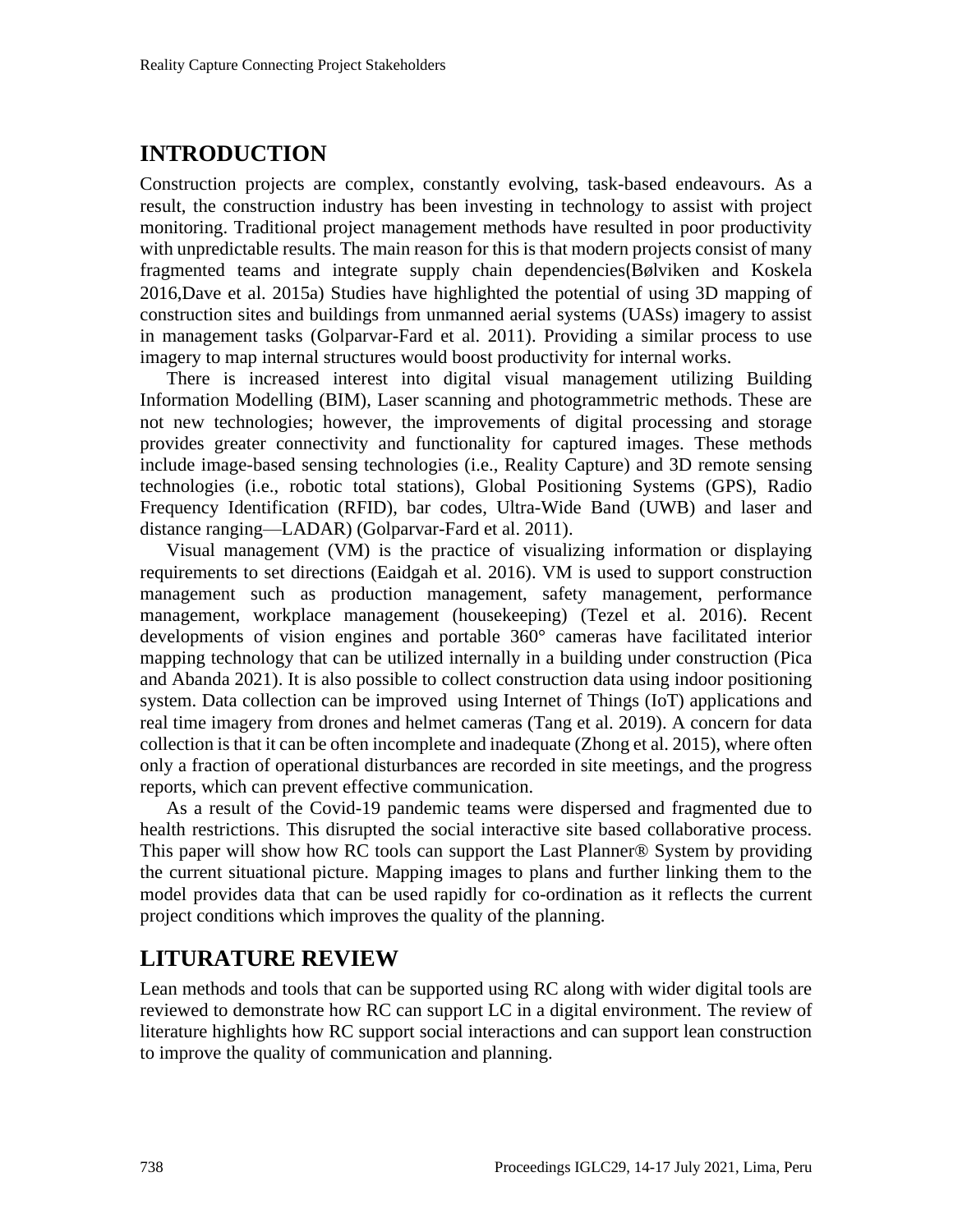### **LEAN CONSTRUCTION**

Lean Construction (LC) is a holistic approach for managing construction projects, identifying the dependencies and promote collaboration between project stakeholders to manage the flow of information and work that is required to maintain effective work flow.Meetings are designed in a collaborative way where people gather in a 'big room' where interaction between project stakeholders is encouraged (Dave et al. 2015b). This process moved to virtual cloud-based meeting platforms. Meetings were carried out in a digital 'Obeya' room where collaborative planning was aided by digital visual management. Images, drawings, and 3D BIM models were used to inform and communicate planned works between trade contractors (Majava et al. 2019). The rooms help to arrive at decisions faster, provide a framework for waste elimination and asset logistical and sequencings issues.(Nascimento et al. 2018)

During the collaboration process, developing trust helps reduces tensions between stakeholders and altogether improving collaboration performance. Building trust can involve differing interpretations. For example, common understanding in business was seen as a fundamental factor in developing and accepting trust (Kasper-Fuehrera and Ashkanasy 2001). The review and presentation of current project imagery promotes real collaboration between teams.

### **THE LAST PLANNER® SYSTEM**

The Last Planner® System (LPS) (Ballard 2000)is used for managing production control on construction projects. The system relies on a collaborative management approach where tasks are co-ordinated collectively in short term cycles. Another key component is the review of Planned Percent Complete (PPC) which measures the effectiveness of the current planning cycle. This part of the system can be supported by utilizing visual management tools such as BIM, scanning and photographic imagery to provide unambiguous information that can be interpreted to support the planning process and provide the basis for highlighting areas of improvement (Xu et al. 2020).

### **VISUAL MANAGEMENT**

Visual Management(VM) has an important role to play in providing clarity and availability of information, especially in face of the complexity of construction projects (Brady et al. 2018) Digital VM tools can acquire, sort and present large amounts of acquired project data in a form that can be easily accessed and interpreted by project stakeholders. Often a barrier for successful collaboration is the lack of information to accurately communicate the current project status to allow participants to collaborate and demonstrate productivity levels(Dave et al. 2010). The acquisition of sufficient amount and detail data is time consuming and as a result is not captured as regularly; usually, weekly, or monthly reports are gathered. The status information is not current, and it is not in a format that would help stakeholders (Soibelman et al. 2008).

The development of the BIM model is an integral component of the production control system. Properly developed and managed, BIM-centric project delivery makes available high fidelity, geometrically and positionally accurate, uniquely identifiable building component data sets together with a wealth of descriptive and operable metadata (Tang et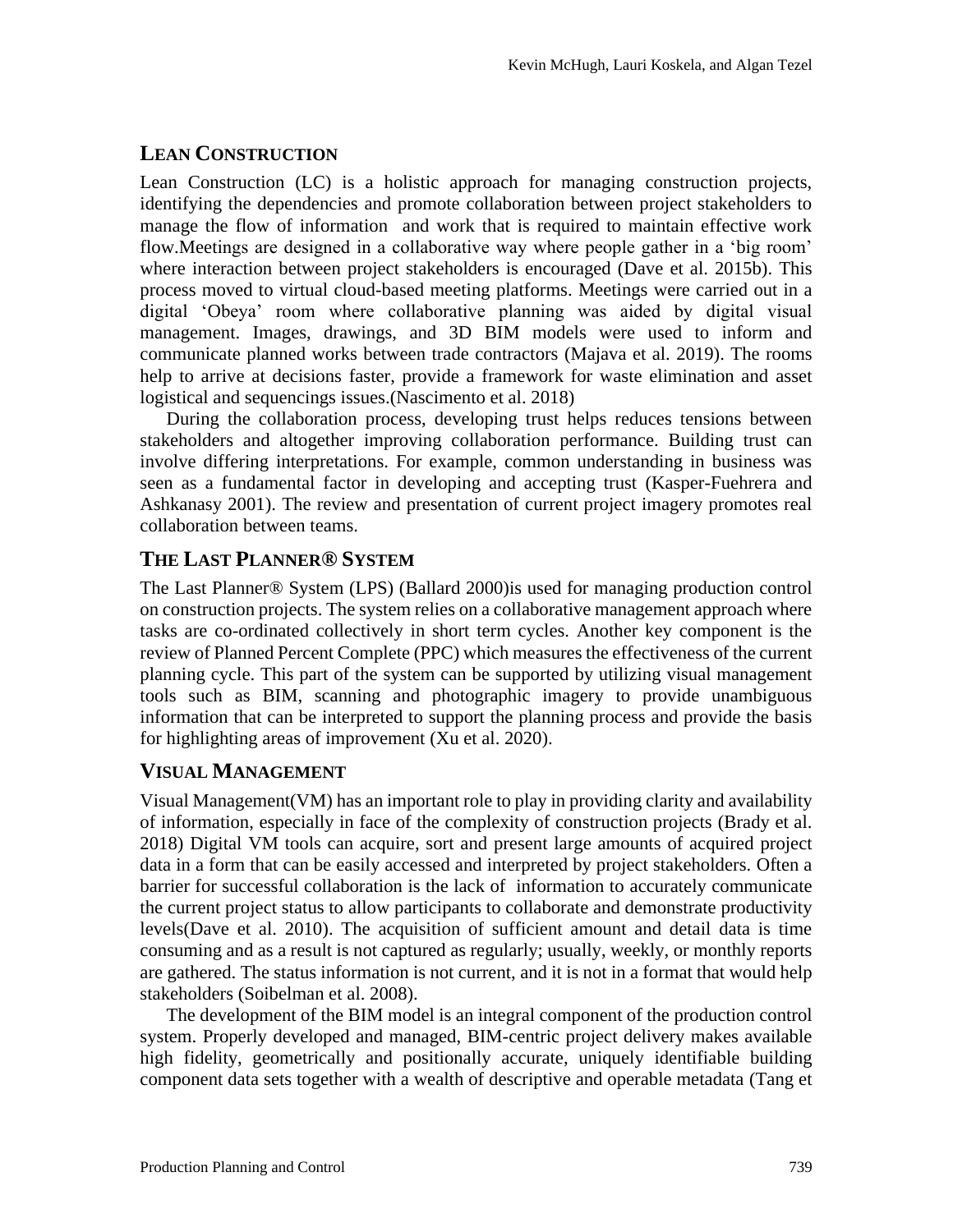al. 2019). The model is a collaborative platform which evolves in line with the construction programme.(Nascimento et al. 2018) The familiarity of the BIM model to all trade contractors allows facilitates the use of the model to assist collaborative meetings.

#### **SITUATIONAL AWARENESS**

Ambiguity and a lack of the current situational awareness is a hindrance to LPS collaborative meetings, that often require follow up site meetings to verify or to replan short term work post meeting. Communication between stakeholders is inconclusive where quantities and make ready needs are not fully realised and therefore are not raised correctly.(Reinbold et al. 2020) Situational awareness can be supported by the collection and access to multiple picture files and access to real time images. This ability increases the productivity of management and trade contractors to access the correct information to support the decision-making process.

Utilizing RC platforms allows access to real time images which can be reviewed and analysed by all project teams at any time. The chronological arrangement and display of captured images are important. These images can be access and reviewed to provide insights into construction and design. This improves the quality of collaboration and improves communication channels which in turn reduce errors. This has increased project transparency which has increased the quality of collaboration and the effectiveness of meetings. If process transparency is successfully implemented, most problems, abnormalities, and types of waste that exist can be recognized to allow remedial measures to be taken (Saurin et al. 2008).

# **CASE STUDY**

#### **BACKGROUND TO THE CASE STUDY**

The emergence of the Covid-19 pandemic in late 2019, affected Ireland in early 2020. As a result, a national lockdown was implemented to control the spread of the virus. This closed all non-essential workplaces including all construction project. To safely reopen construction projects measures were needed to be put in place to control the number of operatives on the project by introducing remote working for managerial staff and shift working for operational staff.

Increased team fragmentation was observed as a practical gap in the collaborative planning process which was used prior to the pandemic. This was a new constraint for the production planning process, both for the preparations and co-ordination of work plans and in the execution of these plans. This challenged the existing project production control system that relied on collaborative and social interaction for the preparation and execution of planned tasks. RC techniques that supported external work co-ordination capturing images using UAVs was identified as a possible solution, thus OpenSpace was identified to capture and use 360° images for internal works.

To include remote teams all collaborative meetings were moved to on-line meeting platforms. Drone imagery and laser scanning has been used on the project and continued to assist with external infrastructure planning. Internal images were captured by mounting a 360° HD camera on a hardhat and syncing your location to a floorplan to OpenSpace.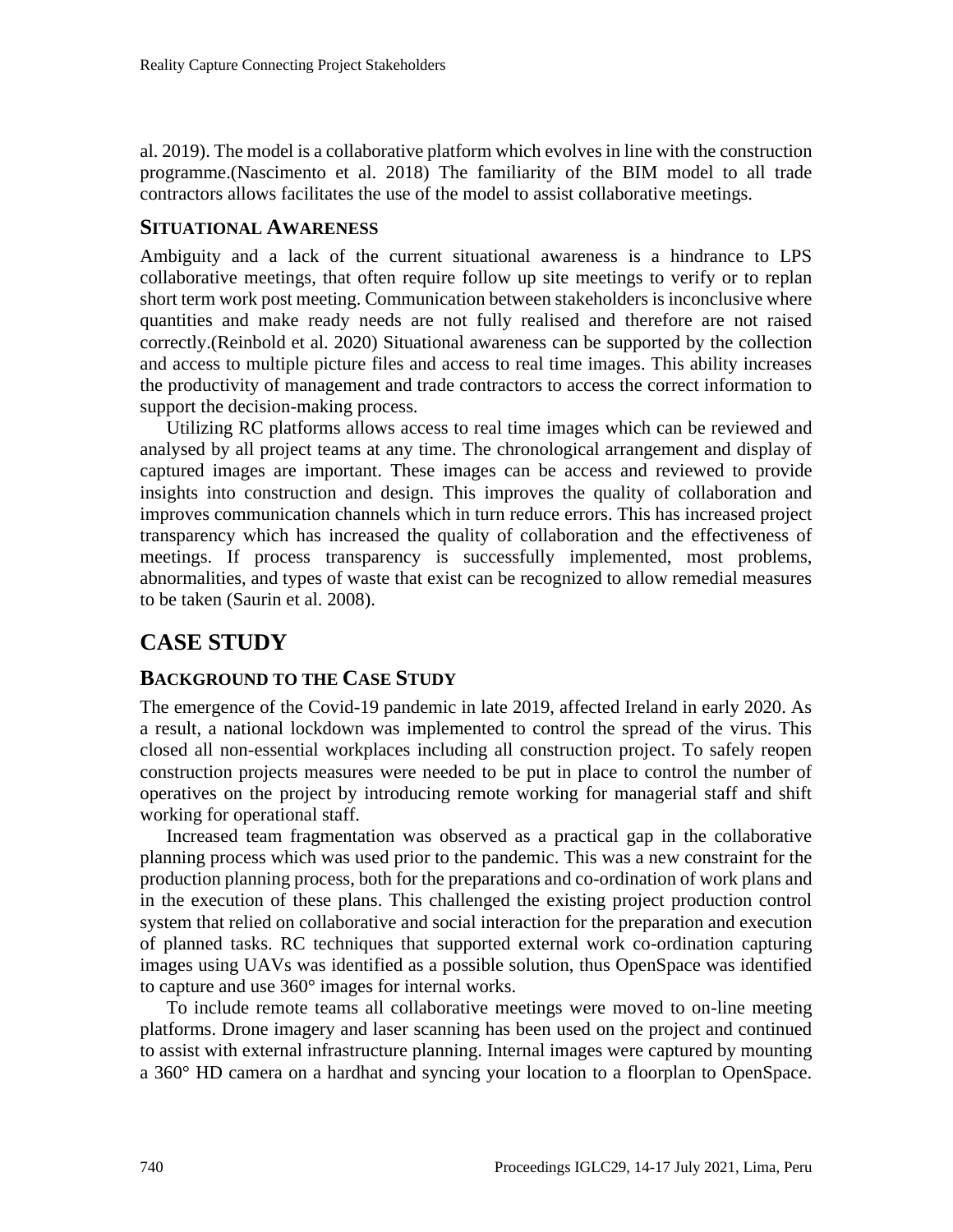Daily schedule of internal image capture walks quickly provided an extensive catalogue of 360° images. These images were processed by 'OpenSpace' and displayed on a project plan for navigation and aligned to a BIM viewer for comparison. The first author conducted participatory action research to apply and combine digital tools to support the lean practices and visual management tools that were relied upon thus far on the project. Chevalier and Buckles (2013) contend that researchers contribute an important set of skills through their active involvement, including the ability to make sense of group dynamics and to identify the need for change. The first author managed the production control system for the project and was involved in the design and implementation of the production controls pre and post pandemic.

#### **CASE STUDY SCOPE**

OpenSpace was the RC platform selected to capture and manage 360° images for the project internal works. The project is a single storey Data Center that consisted of 8 data halls with an internal area of 57,000m2 and administration building of 5,800m<sup>2</sup>.

The pandemic imposed severe operational changes to the project with teams working remotely, split team rotas working on-site and offsite and teams that previously worked together split into shifts. The Covid-19 pandemic restricted the movements of key personnel to the project and similarly restricted the movements of on-site craft workers and supervision. Capturing 360° images and syncing these images to the project floor plans and BIM model provided a digital creative space to collaborate, providing the ability to navigate through the project linking images with the floor plans and aligning the 3D model with the floorplan so that project photographs and model imagery could be compared.

#### **Production Control**

The basis of the project control system was to represent all aspects and review the current project activities and highlight dependencies with all project stakeholders. Design and technical information requirements were identified for project tasks where logistic and resource information were also required.

Pandemic restrictions meant that Design, Construction and Quality inspection teams were further fragmented. This challenged the existing collaborative production control system were project teams convened regularly. The existing system relied on face to face 'Big room' meetings. RC bridged the gap and allowed stakeholders to engage and interact and communicate effectively with each other. The challenge was to understand and present the production analysis data and relate this to work in progress. The availability of such massive data creates new opportunities to identify production bottlenecks and make an effective production plan through data-driven approaches (Posada et al. 2015)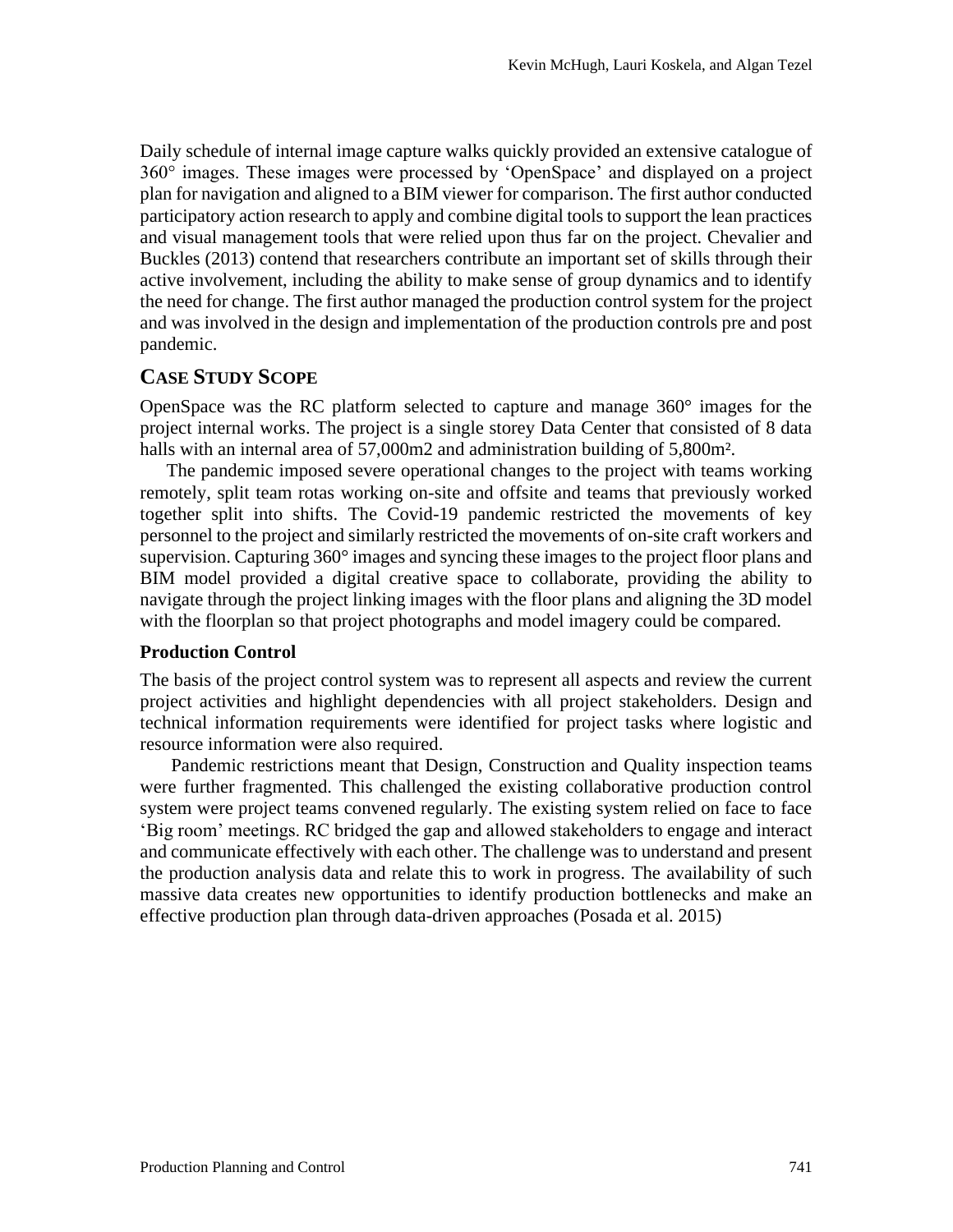

Figure 1 Virtual 'Big room' meeting

Area co-ordination could be maintained by all teams communicating using OpenSpace. Remote workers still operate effectively and communicate in area co-ordination meetings. This ensures all activities are planned and co-ordinated safely. Digital platforms were been used to produce short term planning and weekly planning activities to support the LPS. RC tools allowed teams to manage the look ahead planning and the review of planned percent complete (PPC) tasks. This assisted the improvement of work sequencing and sizing. Time and labour factors could also be discussed to manage labour utilisation and ensure operational safety. (see Figure 1).

This transparency improved the quality of the production plans. Supervisors could share their knowledge to address and communicate issues and opportunities. This increased the trust between project teams and allowed them to collaborate more effectively. The remote working virtual collaboration was highly visual, and the quality of the interaction was maintained by the immersive 360° photographs and the comparison to the BIM model. This allowed discussions to flow as participants could navigate through the building virtually while comparing images to past images and the BIM model.

#### **DESIGN MANAGEMENT**

A key principle for LC is to maximise value and minimise wastes. Design and inspection are critical functions for determining value. Design and technical product information approval are prerequisites for construction tasks. Managing the development of shop drawings and technical documents is key for maintaining a robust production control system.

RC connected design and construction teams to allow them to collectively manage and sequence design and co-ordination activities. As work progressed design teams can observe completed works and identify and communicate design requirements for the next planned construction phase. Look ahead planning for design activities mirrors the production look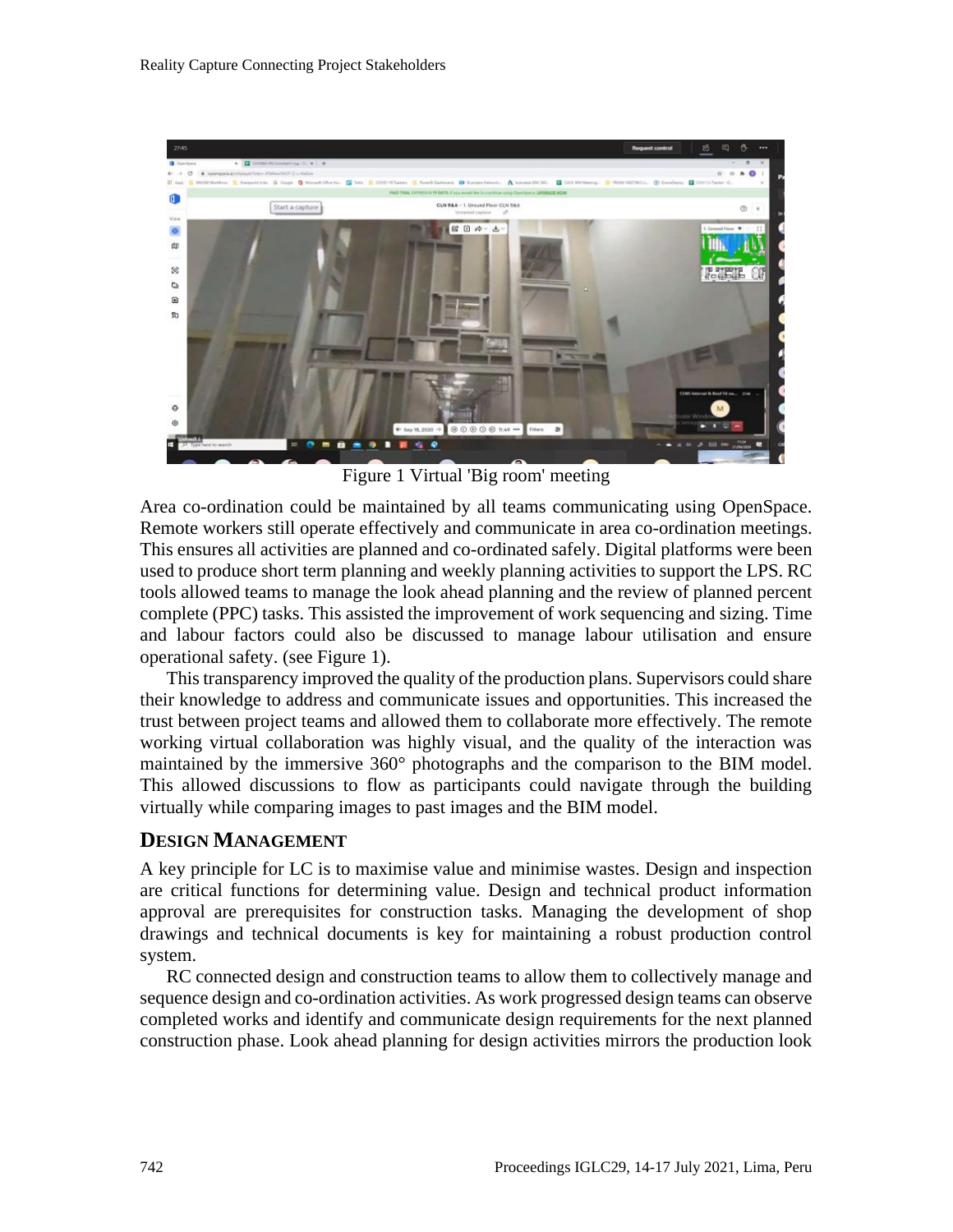ahead so that design resources are efficiently utilized to ensure design activities are completed in advance of the planned construction activities.



Figure 2 BIM Model Comparison

As part of the design quality reviews, the progress of construction tasks could be reviewed and updated in the design LPS where quality teams could review and confirm quality hold points, where follow on works cannot proceed without inspection of the preceding works. Therefore, inspections could be identified and scheduled in line with production plans to ensure continuity and progress tasks effectively (see Figure 2).

# **DISCUSSION**

The deployment of the internal RC process was identified to fill a practical gap observed in the project management systems. RC successfully connected teams that were now working remotely or separated by different shift patterns. This reintegrated teams into the prevailing collaborative production management system that the project was successfully using prior to the pandemic. The ability to navigate virtually through the current state of the project increased the engagement between on-site and off-site teams by providing a common platform to review and understand the current situational picture.

The primary tool for production control is the LPS. Team engagement and commitment are critical for successful implementation of the system. RC supported the LPS allowing fragmented project teams to participate fully in the look ahead and review sections of the system. The trial was successful as the number of activities that were observed tracked and completed daily increased from the pre pandemic numbers and the planned percent complete (PPC) was unchanged and ranged from 70 to 80%. The initial scope of the trial was quickly exceeded, and the images were introduced into project diaries and project status reporting.

RC has potential to further support the LPS by providing quantifiable metric comparing image captures providing quantifiable production information. The capture and processing times for these solutions have decreased rapidly, allowing quicker access to images, which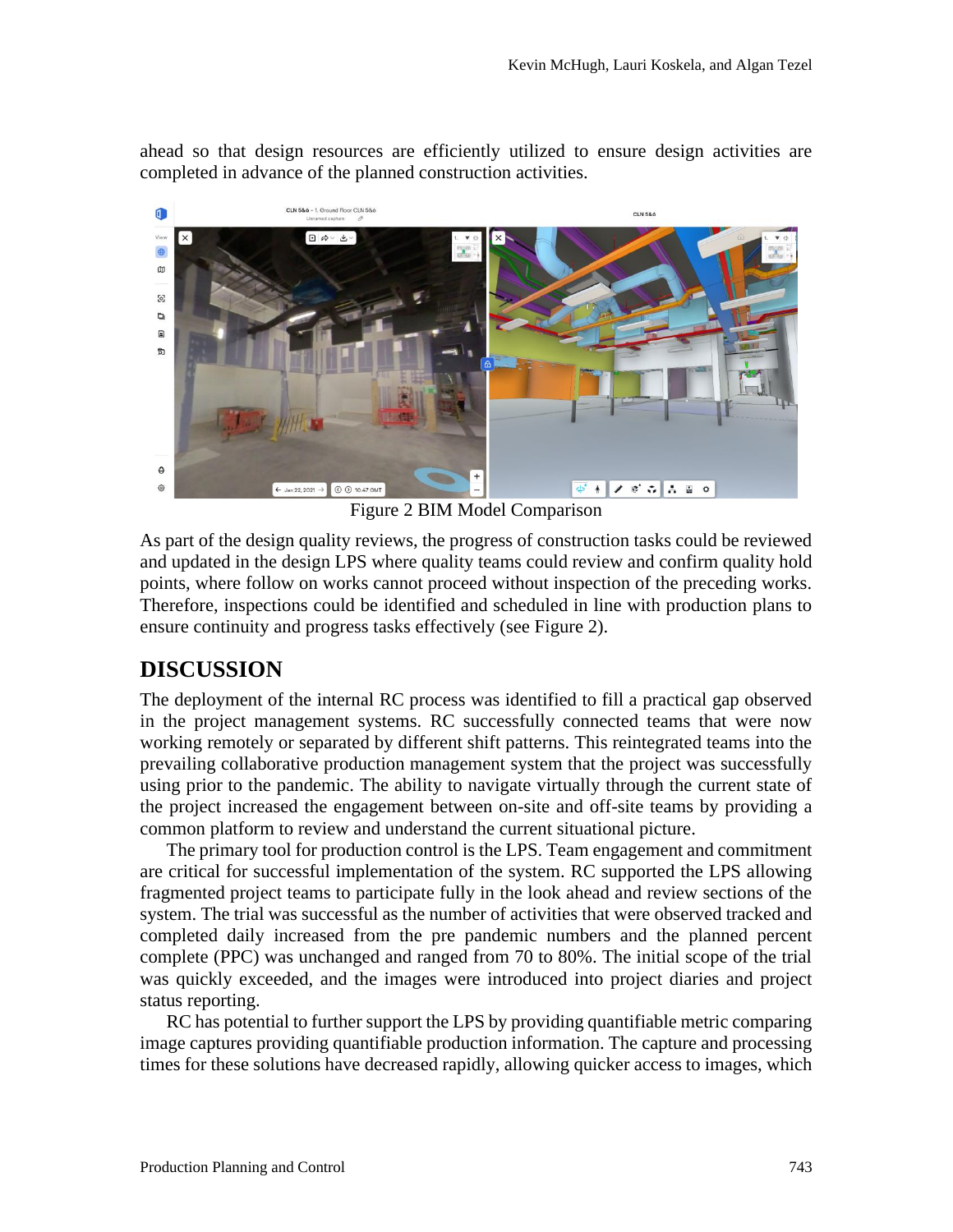assists an agile production control system by providing measurable production information that can be accessed and reviewed in near real time.

The use of RC underpins LC practices and supports a collaborative process. Utilizing the latest available data and imagery can improve accountability and therefore improve the engagement in the planning process. RC allows teams to evaluate and improve if is used in the right environment where continuous improvements are encouraged and supported. The simplicity of the software and the enhanced availability of information in the field and in the office allowed teams to interact together in a positive and collaborative manner. The availability of real time information allowed teams to effectively progress BIM meetings, package meetings and area co-ordination meetings, also considering that these collaborative meetings are attended by non-site-based personnel. It provides a large volume of valuable information that is accessible and easily interoperated. This supported the LPS, allowing teams to co-ordinate and communicate effectively and by providing a review of completed works that provided productivity insights.

However, the predominant current adversarial contracting arrangement does not allow full transparency which in turn restricts the access to information is an issue where teams would like greater access. With further maturity of collaborative contracting and the further digitization of construction, RC can effectively support planning design and execution of construction tasks.

The continued digitisation of construction will provide further digital integrations into project site management. Hybrid post pandemic solutions will embrace digital visual management and integrate these into hybrid visual management solutions. However, digitization should underpin the social collaborative LC approach where information is used to understand productivity rather than direct operational decisions using data alone. Where RC has increased transparency and can provide historic information to validate payments or intercede in dispute resolution it is important to protect the information and share it as a collaborative tool.

### **CONCLUSION**

The deployment of OpenSpace was initiated to counteract the restrictions on movements of project team members. RC was proposed as a solution to continue to use LC effectively by reintegrating dispersed team members and allow them to continue to collaborate remotely. The platform was easy to use and required no additional onsite processing. The RC reviews formed part of each discipline's project meetings and increased the clarity of team communication.

The ability to interrogate images and to compare revisions of the image and the model browser function increased the situational awareness and allowed fragmented project to collaborate. The quality of the information increased the engagement between project stakeholders.

Digital construction and digital lean construction are at the cutting edge of industry innovations. Capturing and analyzing rich forms of data are coming into focus in the industry. Providing a lean philosophy of capturing enough information at the right time and presenting actionable data will connect fragmented construction teams and improve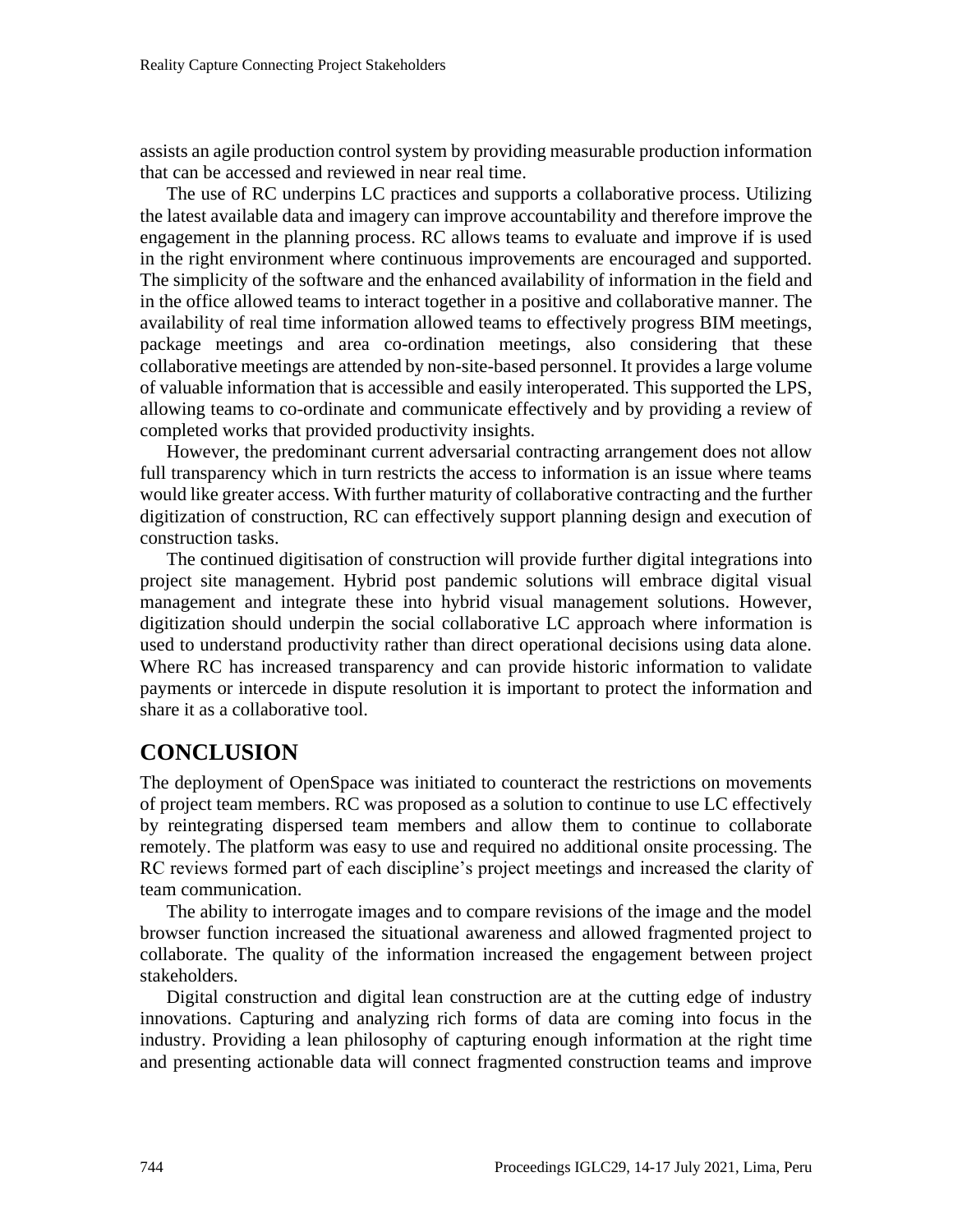productivity. However, the large volume of competing platforms and management paradigms present a challenge to information management in construction.

This research was limited to using RC to support the LPS and collaborative planning. The author was responsible for the LPS on the project and potential improvements were noted anecdotally from other project disciplines. However, the potential to integrate RC into digitally management tools and providing near 'live' information can improve the effectiveness of all project operations. RC will remain an important addition to the digital management structure in the post pandemic era. Digital media will continue to evolve with further potential integrations of sensor technology and image recognition technology which also can be used to support LC in a digital era.

#### **REFERERENCES**

- Ballard, H. G. (2000). "The last planner system of production control." PhD thesis, University of Birmingham, U.K.
- Bølviken, T., and Koskela, L. (2016). 'Why Hasn't Waste Reduction Conquered Construction?' In:, 24th Annual Conference of the International Group for Lean Construction. Boston, Massachusetts, USA, 20-22 Jul 2016.
- Brady, D. A., Tzortzopoulos, P., Rooke, J., Formoso, C. T., and Tezel, A. (2018). "Improving transparency in construction management: a visual planning and control model." *Engineering, Construction and Architectural Management*, Emerald Group Publishing Limited, Bradford, United Kingdom, 25(10), 1277–1297.
- Chevalier, J. M., and Buckles, D. J. (2013). *Participatory Action Research: Theory and Methods for Engaged Inquiry*. Taylor & Francis Group, London, United kingdom.
- Dave, B., Boddy, S., and Koskela, L. (2010). Improving Information Flow within the Production Management System with Web Services.,18th Annual Conference of the International Group for Lean Construction, 14-16th July 2010, Haifa, Isreal.
- Dave, B., Kubler, S., Pikas, E., Holmström, J., Singh, V., Främling, K., Koskela, L., and Peltokorp, A. (2015a). "Intelligent Products: Shifting the Production Control Logic in Construction (With Lean and BIM)." In:, Seppänen, O., González, V. A. & Arroyo, P., 23rd Annual Conference of the International Group for Lean Construction. Perth, Australia, 29-31 Jul 2015,341–350.
- Dave, B., Pikas, E., Kerosuo, H., and Mäki, T. (2015b). "ViBR Conceptualising a Virtual Big Room through the Framework of People, Processes and Technology." *Procedia Economics and Finance*, 21, 586–593.
- Eaidgah, Y., Maki, A. A., Kurczewski, K., and Abdekhodaee, A. (2016). "Visual management, performance management and continuous improvement: A lean manufacturing approach." *International Journal of Lean Six Sigma*, Emerald Group Publishing Limited, 7(2), 187–210.
- Golparvar-Fard, M., Bohn, J., Teizer, J., Savarese, S., and Peña-Mora, F. (2011). "Evaluation of image-based modeling and laser scanning accuracy for emerging automated performance monitoring techniques." *Automation in Construction*, 20(8), 1143–1155.